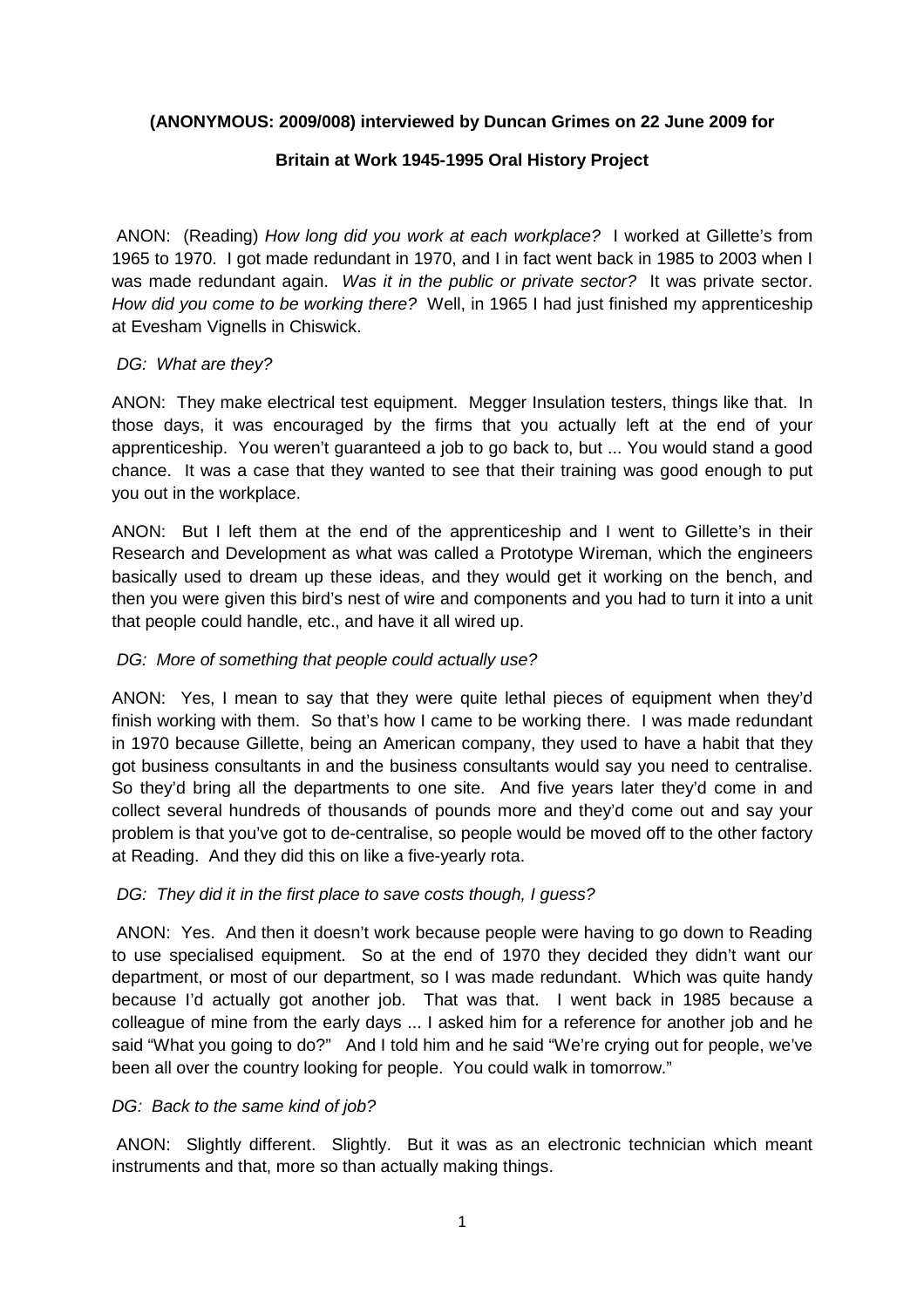DG: Did you do that similar type of job when you weren't at Gillette? When you were working for other companies?

 ANON: No. In between I worked for a firm of laundrettes, repairing machinery and plant. And I finished up ... The last three years I ran a dry cleaning factory for them and it nearly put me in a very early grave, so that's the reason I got out of it.

### DG: OK.

 ANON: So I went back there in 1985 as a technician and basically did the same job although I moved departments and went on to shift work for the last five years, but that was my choice because if I had been made redundant, my pension would be based on my last three years. So if I could do shift work for three years I'd bump my pension up quite considerably. And that's how it works out. So that's how I came to be working there. I've explained what sort of job I did.

### DG: Yeah.

 ANON: The hours were ... When I was on what they call "day work", it was sort of eight thirty to half past four. That's about forty hours or something like that? Holiday-wise, we used to get about five weeks holiday. Two of which were statutory holidays. You had to have them at a certain time because the factory closed down.

### DG: Did you get benefits? Health care and that sort of thing?

ANON: Yes. Gillette's, they looked after their people. There was a medical centre there. There was a medical centre there. There was a dentist on site so you didn't have to take time off of work to go to dentists, etc. And generally, they looked after people. But as I went back the second time, the medical centre had got far, far more high-tech, but some of the services, they didn't carry so many.

### DG: Right.

ANON: But then they were going into different area's, because we used to have regular once a year hearing tests because we were working in a factory environment. We had a medical at one stage and I was diagnosed as having high cholesterol and they put me on a programme there where I used to have to go every three months for something like four years and they did a blood test for cholesterol. It was all charted for how things were going. I had a heart abnormality whilst I was in their employment and I was restricted in what I could do and what I was allowed to do. So I would have said that they were caring in that respect.

DG: Did you think that they were sort of competitive --

ANON: Oh, yes.

### DG: --against other companies?

ANON: Yes. It was written in your contract that you would receive a yearly rise. You used to get two weeks' salary as a Christmas bonus.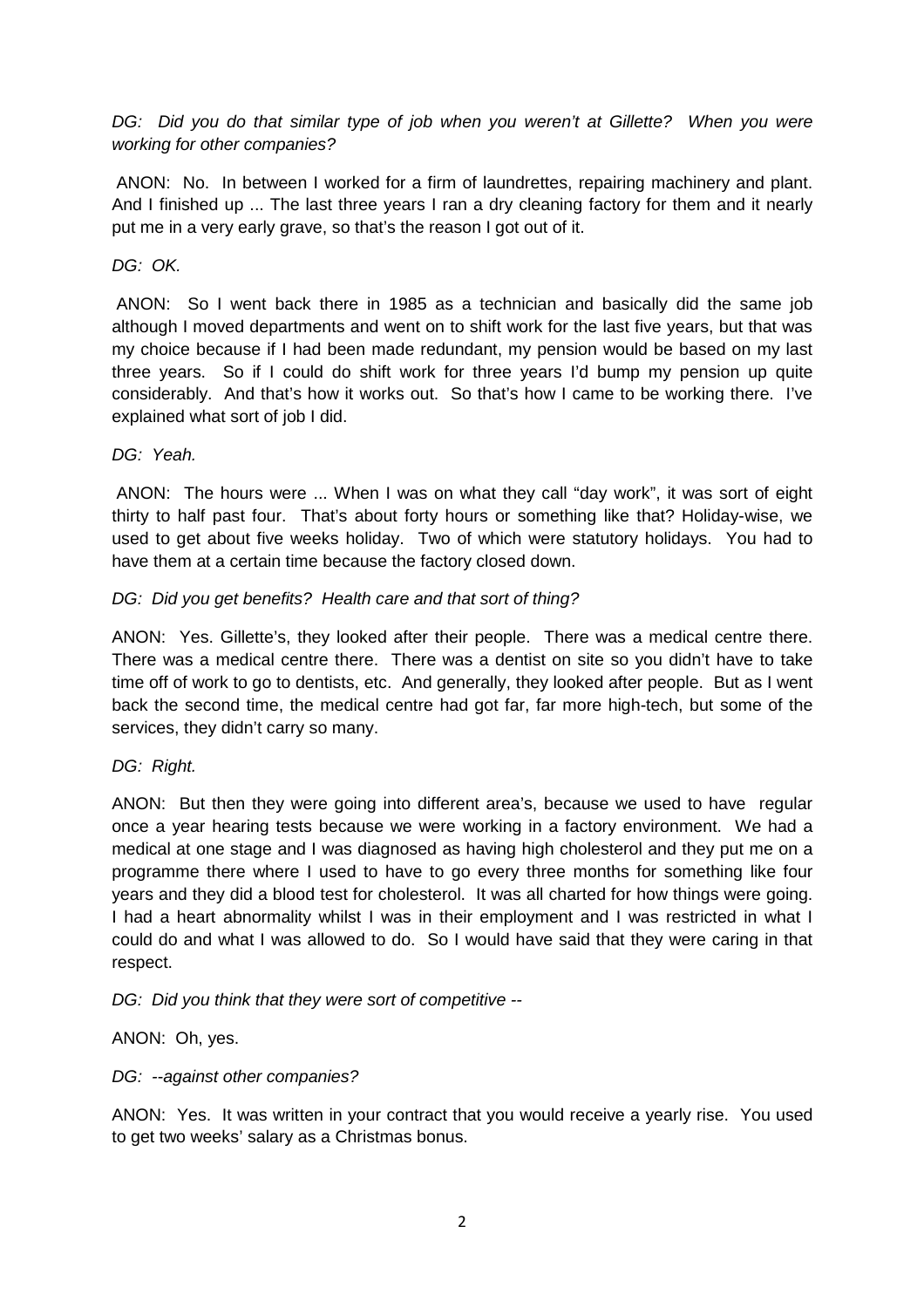ANON: But they were very generous in that respect. What was the job like? It was a ... The factory ... I mean, if you compared the factory to Ford's at Dagenham, it was small. But it would be running, I suppose in area ... probably about three football pitches. Something like that.

## DG: How many people worked there?

ANON: They would have roughly working, about a hundred, a hundred and twenty a shift, I would have said. Somewhere in that region. That was the main factory. They had a separate building over the back that was a state of the art plastic moulding shop, which was, again, pretty big, but the machines were all automated, so they would run on about ... twenty fellows used to run that. But to say the workplace was about that in size, three stroke four football pitches. But you add in all that ancillary departments off from there, so it was big enough to walk around.

I did shift work. I mentioned about bonuses. You got paid for overtime.

DG: Were you in a trade union? No, I wasn't in a trade union because Gillette was sort of almost, well almost, it was a non-union firm. There were people that came from other industries in there that would maintain their union membership, but they weren't necessarily recognised within the company. And there was a structure within the company where each of about twelve, fourteen areas or departments elected a representative to sit on the Works Committee. And that comprised of those representatives, it would be the factory manager and probably about an equal number of departmental managers. And the minutes of that were always available ... were always displayed so you could see what went on. And if you had a problem or anything, then they would take it up. And when redundancies came about, they would be involved in the early negotiations about what the terms were, and in general, the terms were very good. If they ... like when I was made redundant, they were looking to get rid of ... I believe the figure was thirty. And the areas they were mainly after was fitters, on the machines.

# DG: Was that in 1970?

ANON: No. This was 2002. They were looking for fitters on the production machines. Well, of course, a lot of those fellows were quite young and the money was good, and they didn't particularly want to go. It was organised so that ... They always used to ask who wants to go. Right, we haven't got enough. Then the next stage, it was put out to people who wanted to take voluntary redundancy, and the terms of that were all your names and job descriptions went up on the board, and people whose jobs were under threat of redundancy could apply for your job. And so, there was a guy who was a machine fitter, who decided he rather fancied what I did, and applied for the job and he was accepted and I trained him over a period of I think about nine months. So I went in his place, so to speak. It was always a very fair system. But unfortunately, shortly after I went they announced the company was closing down.

DG: So the Works Committee would represent you like a union: pay and conditions --

ANON: Yes. I mean, they couldn't negotiate over money, and they would explain the reasons for it, and it was always pretty well linked to inflation. When inflation was rampant, they got twenty-five percent increase one year. We had ways of finding out because they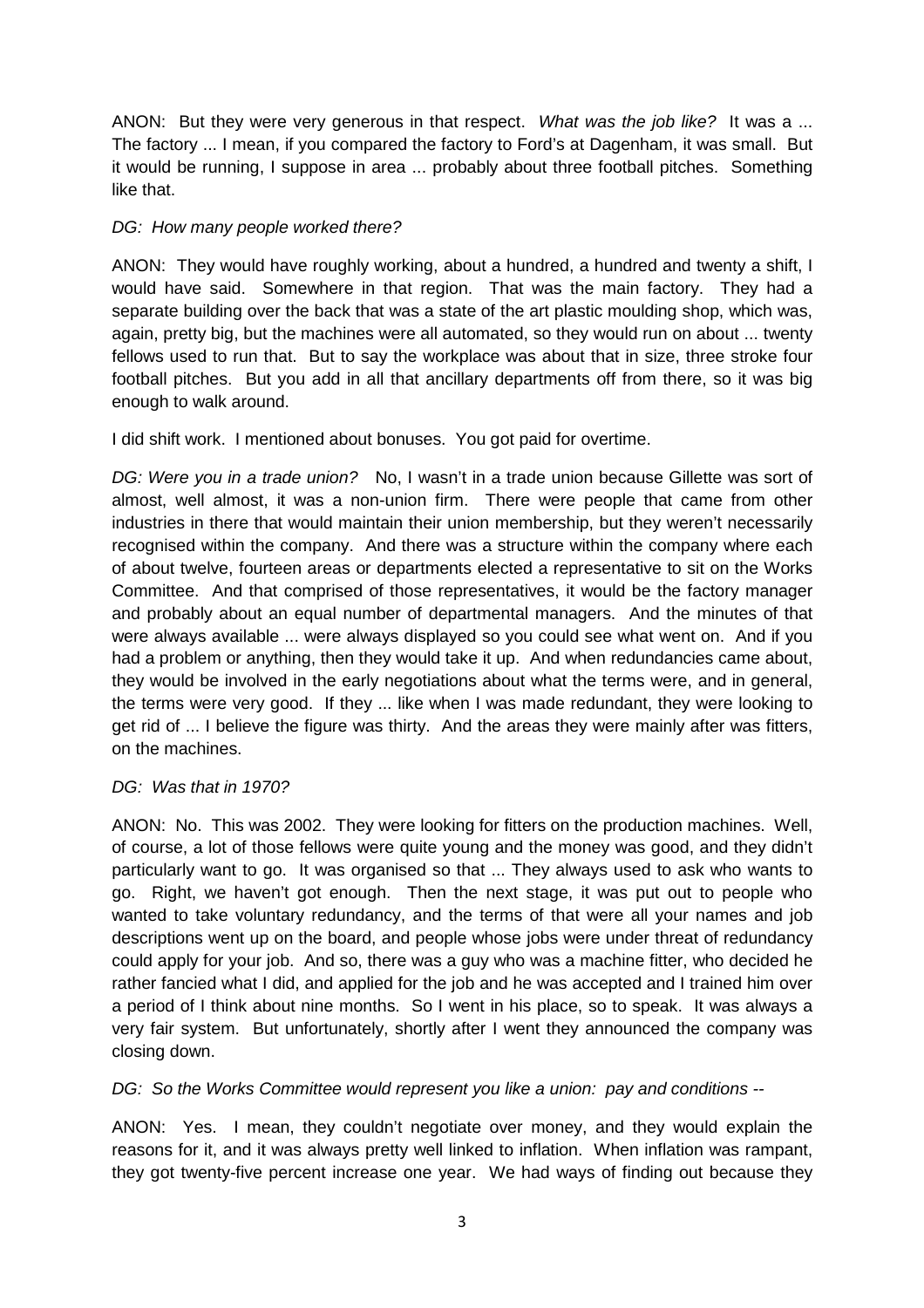always told the pensioners a month before the factory heard. The pensions were always paid one percent on what the factory got, so we always knew and the notice went up how much we were going to get anyway. But you know, when you come from an outside company, and you weren't brought up and always worked in Gillette, you got ... just be thankful for what you're getting. It's a different world out there.

DG: Right.

## DG: What was that? Working hours?

ANON: No. There was a lot of Asian women there and they used to forever be talking in their native tongue and there was a lot of high speed machinery there and when you went to work on the machine and you had a job to do ... It's assembling razors, so there's sharp things as well. They'd be gabbling away, and you were trying to get them to do a certain thing, and eventually they made it that only English was allowed to be spoken on the shop floor. When they went to tea break, they could talk in whatever language they liked.

DG: Yeah.

ANON: But on the shop floor, for purely health and safety reasons, it had to be English.

DG: Right.

# DG: Yeah. I suppose that's just a change in working attitudes and culture.

ANON: Yes. Exactly. And you see ... We have managers that come in and the sole criteria for a job, was they needed a degree. It could have been a degree in flower arranging, it didn't matter. As long as they had a degree. And these managers came in, and they just sort of started doing things where people with years of experience ... Where they used to promote from the apprentice upwards, they used to promote through the section. They stopped all that and brought these people in and they literally ... I mean, they didn't have a clue. They were probably very clever people. A bit too proud to ask, but they would sort of really dig their selves a deep hole.

And that was a particularly bad era there, you know. And I think a lot of that caused the actual closure in the end of the factory, because costs, unit costs ... I think we finished up unit costs on making a disposable razor was something like 75p and they moved the factory to Poland and they're making them for 7p. So you don't have to be a genius to see there was a lot of money being wasted.

### DG: Do you suggest that the new sort of managers didn't have as much ...

ANON: They didn't have the background. They didn't know how to run things. An example would be ... They brought in a company that did data-logging on the machines: how many bits went in, how many bits went out. And they produced very nice charts showing efficiency and all this that and the other. And I got particularly annoyed because I was told on five minutes' notice, that I was due to go on a course that morning. Having not managed to get the work that I should have got done, done, I was whisked off on this course. And this fellow had the managing director of this company there, and he was telling us all about this equipment, and I just turned around and said "This is a load of rubbish. What are you talking about?" Well, you can't say that, and I said "Well, I am saying that because it is rubbish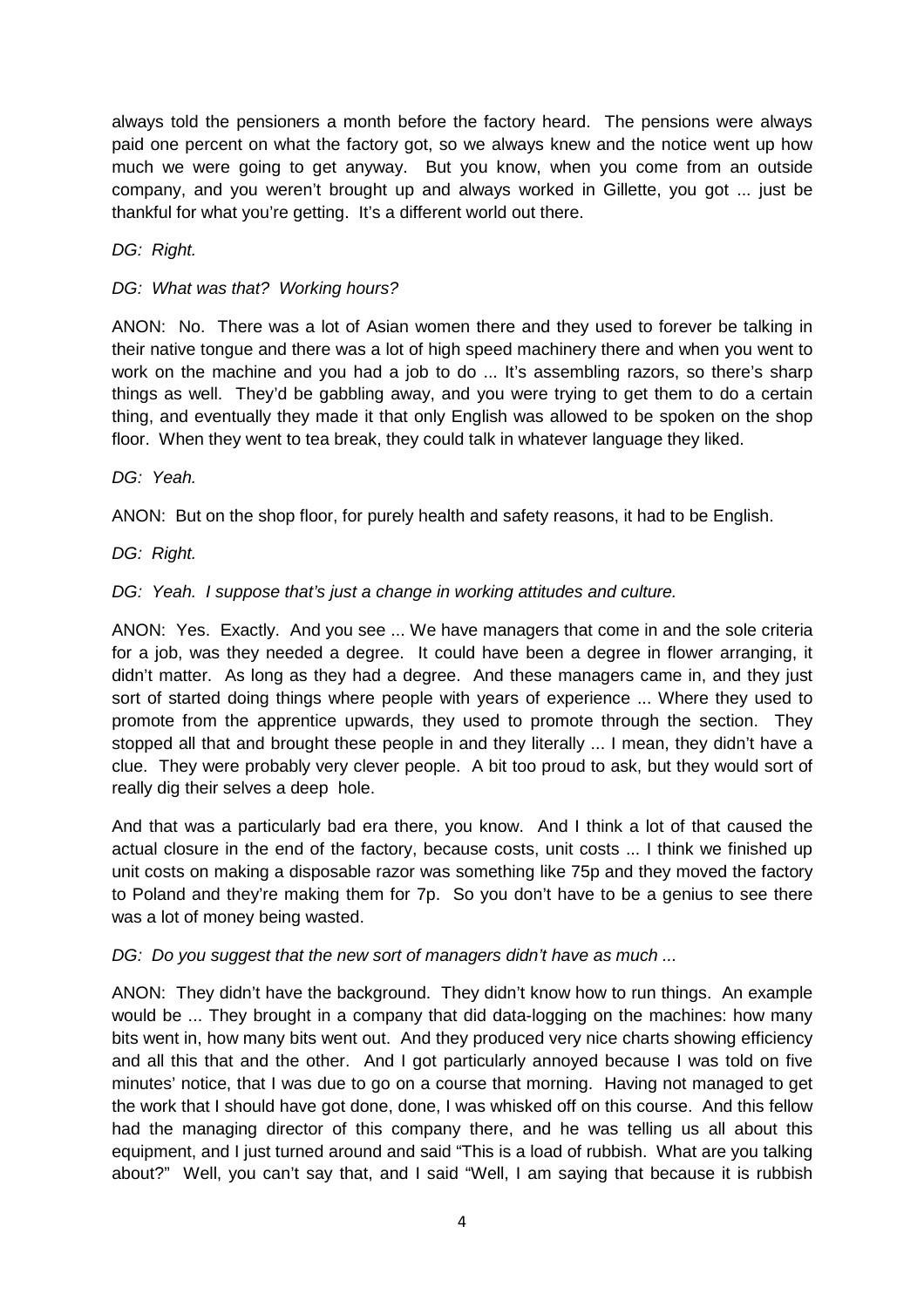what you're talking." So he said "No, no, these figures are ninety-nine point nine percent accurate" and I said rubbish. I said "Tell me how many razor blades grinding machine number four has made." He said "Getting on for nearly two million." Wrong. He said "Why?" I said that machine hasn't made one razor blade today because they're running the heads in. And I said all that does is run all the machine, no steel goes through it. But I said you people fitted a sensor for that on the run-out head. And I said it's counting every run whether there's anything going through there or not.

### DG: So it's just counting as if there was something in there.

ANON: Yes. I said, now it doesn't stop there. In a month's time, when they get all the figures up about how many they produced this month, and then when they go and do the stock take, in the room where they kept the stock blades, someone's going to be running around like a headless chicken because we lost two million blades. I said, now that's not down to us, that's down to you and your system. And a manager, what I call a manager, who managed you from ... you wouldn't go into him and start talking like that because you knew he knew more about the job or had forgotten more about it than you knew. And you didn't have respect for people. And they didn't very often try to earn your respect, you know?

### DG: Yeah. There was no consultation.

ANON: No. Their idea was right, and as long as they could get a nice graph on their machine, they were happy. What was Health and Safety like? Basically, Health and Safety was very good and almost I think over the top.

DG: Yeah.

ANON: But that isn't necessarily a bad thing. We were provided with ... depending on the area we worked in, we were provided with shoes, with steel-toe caps or suitable protective footwear. You were allowed up to a certain value for what shoes you bought. We went to Greenham's and you picked out what shoes you wanted. And you were allowed a certain amount. And I mean, I bought a pair of shoes and I was five pound under what they allowed us, so they were generous. We had regular checks for safety glasses. And if you wore prescription lenses, you were given paperwork so that you had a set of prescription safety glasses made. You were duty-bound to wear earplugs in the factory. And generally, Health and Safety, it was good. You had sufficient breaks and all that sort of thing, so I wouldn't knock them down for it.

### DG: I guess it's potentially a dangerous place to work.

ANON: Oh, it could be, yes.

### DG: So careful.

ANON: What changes occurred there? New technology, redundancy ... Well. Redundancy was part and parcel of the company. It sounds a little silly to say, but most people, that's all they were planning for. To get out with the big bucks.

DG: Right. OK.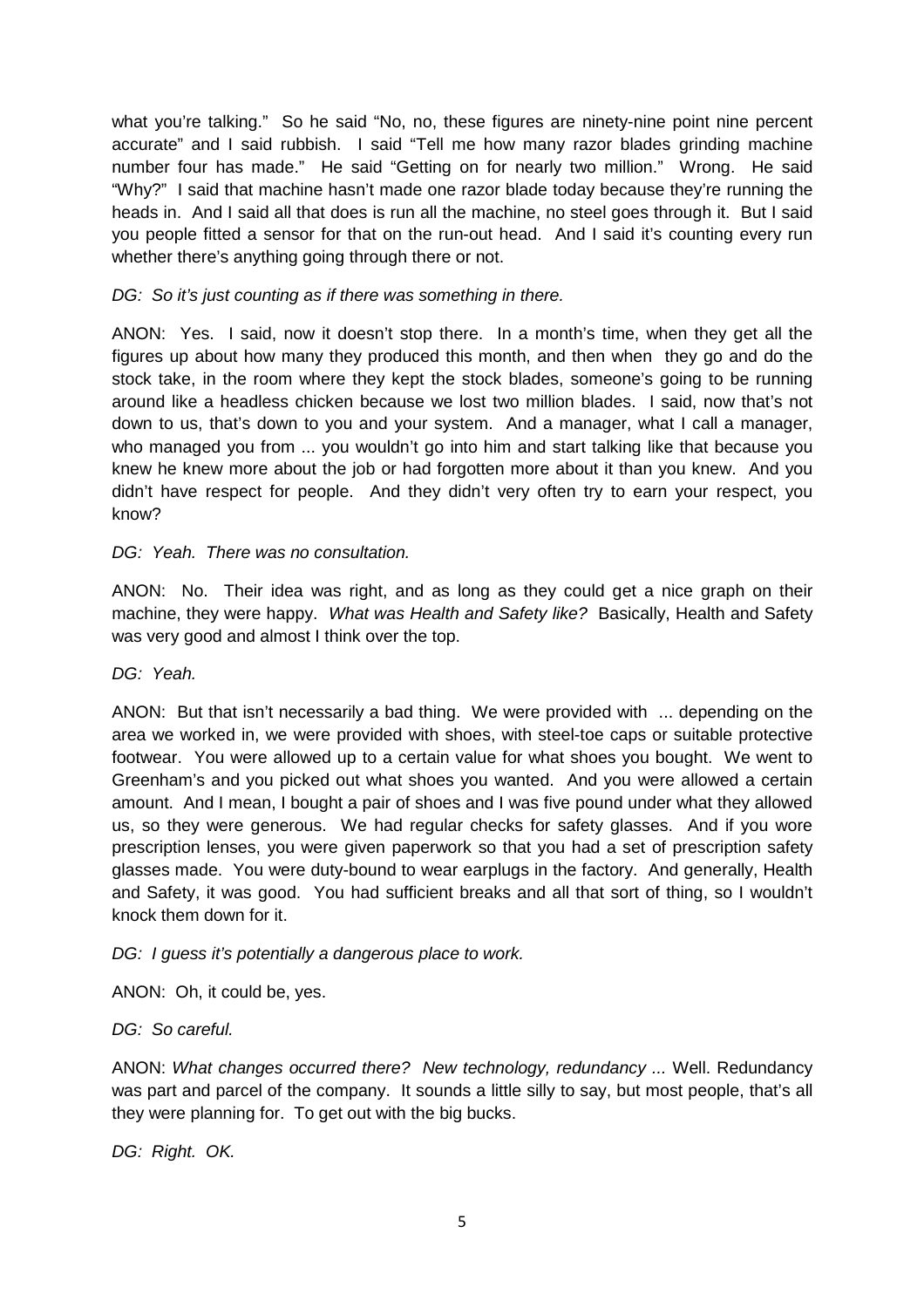ANON: And that included myself. By going on to shift work, I got a thirty-five percent shift premium. So providing I could keep that job for three years, I'd effectively bump my pension up by thirty-five percent. So you know, shall we say, that was your primary.

DG: Because redundancy was quite common?

ANON: It was quite common --

## DG: The best position --

ANON: -- they used to have ... sort of employ people and then suddenly, they've got a lot of people here and they've got to cut costs, so ... I would have said there were certainly redundancies about every two years. The number of redundancies was very, very variable. But as the machinery got more sophisticated, they did ... they were able to cut down on ... It went from one woman running a machine, to she could comfortably run two machines. And then that had material handling systems, so you didn't have people running in with cardboard boxes and pallet trucks every five minutes. It wasn't uncommon to hear about redundancies.

### DG: There was never any grievances about it? Or strikes?

ANON: No. People just sort of thought can I get on this one or no, I'll wait to the next one. I know it sounds silly, but that's how it was. New technology ... Yes, the company certainly looked at new technology and implemented it to a very high degree in the production side of things. I mean, when I left, they were doing a lot of the very technical inspections. They were doing them with video systems. There were some very clever things about. Very clever things. So they did embrace new technology quite a lot. In fact, they probably overdid it in some cases. Were there any family links to the workplace? Do you mean in my sort of family?

DG: Yeah.

ANON: Then no. I had a distant cousin that worked there, but it was a one-off.

DG: Around here, compared to other companies, it wasn't that big of an employer?

ANON: What, nowadays?

DG: In your time.

ANON: In its heyday, it would have had six, seven hundred people there. Probably, when I went, you were down to three hundred and fifty in the production area. I wouldn't know how many there were in the offices. No idea. But when you hold it up against people like Firestone, United Biscuits, you probably ... they were a bit below them. Because you had Trico, Sperry's, all sorts. Did legislation affect the workplace? What do you mean by that?

DG: I guess they might be talking about ... increased Health and Safety in the training, discrimination. That would be what I think of as legislation.

ANON: Yes. Sort of, if you like, government rules that come out?

DG: Yeah.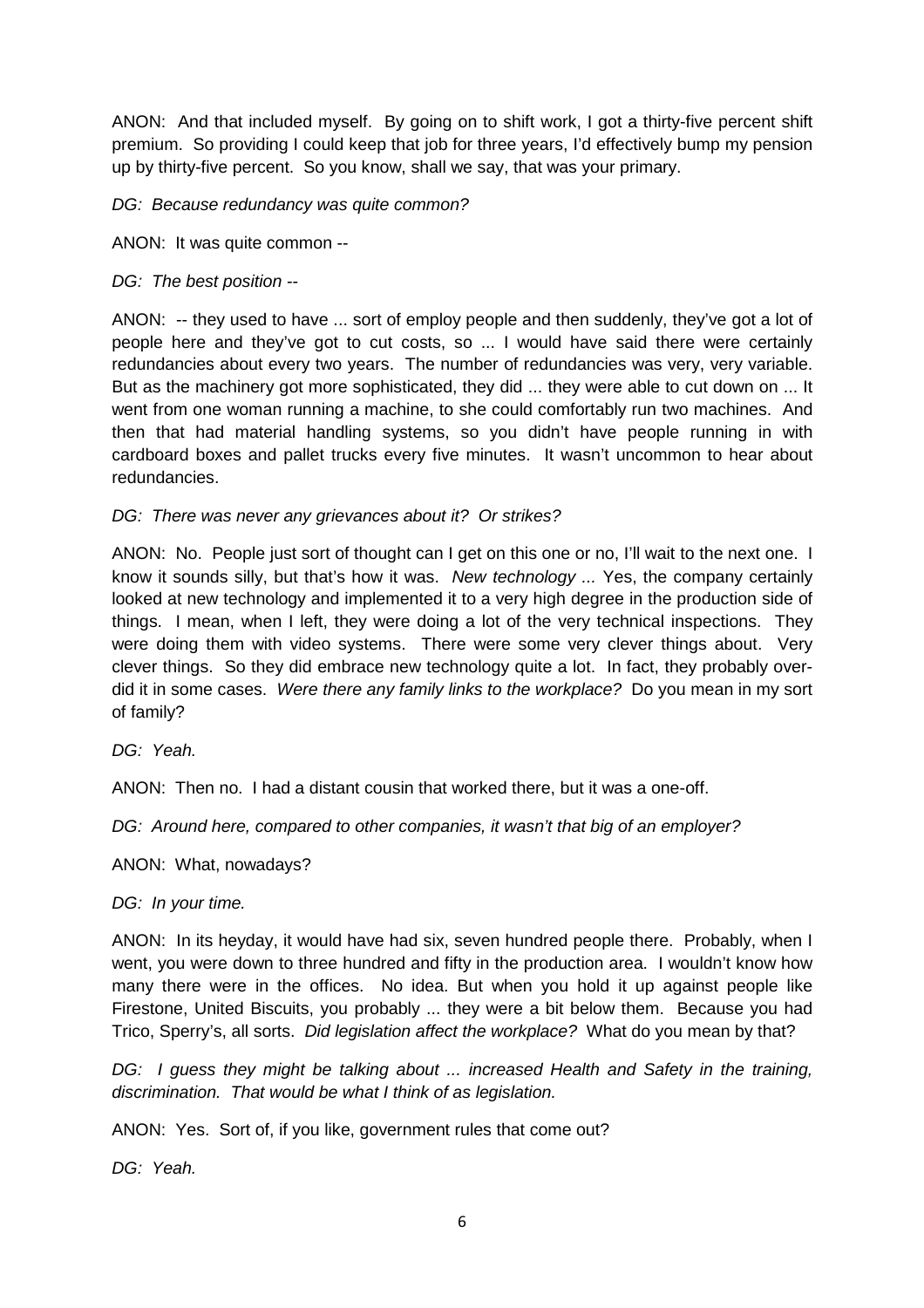ANON: There were. They were always implemented. Again, sometimes they used to use a sledgehammer to crack a nut. But they were up with the times. It didn't always suit everybody, but they were up with the times and you had to ... I think the older generation always have trouble trying to change, because some young manager's trying to tell them to suck eggs, basically. But when you look at it logically, they're doing something to help.

I mean, fortunately, there weren't bad accidents. There were accidents. But when you consider the environment that they were in, there could have been some quite catastrophic accidents. But it was a generally safe place to work. If you had an accident, you would have tried to over-ride something. Machinery was very, very well guarded. You wouldn't necessarily know how a razor blade is made, but it's a thin strip of steel, that's being whipped through a machine with grinding wheels there. And that's going at probably ... well, certainly twelve hundred if not more, blades a minute. So it's doing a hell of a speed. Obviously, if you were to touch it on top, it would really make a mess of you. But the machinery was guarded and I always said that the best guard that you've ever got is common sense. If you see a fly-wheel going 'round, you know if you put your fingers in there it's going to hurt. So you shouldn't need to guard that. You need to guard it in case someone falls. Passes out or falls. But to stop people from putting their hands in, you've got to have common sense. You don't try and injure yourself.

### DG: No. But I suppose the company has to think that they --

### ANON: Oh, yes.

### DG: They'd be liable, wouldn't they?

ANON: Well, exactly. Years ago, they used to do a lot of hand-assembly of razors there. And they brought this little press in from America. Because America, that's where we got the stuff from. And their concept is different. Their concept is: we will train you how to use this machine, and that is how you will use it. OK? So they brought this machine in, and all the girl had to do was to hit two switches and a compressed air press would come down and rivet all the things together. And that's how it came from America. Now, straightaway, someone got hurt and they'd put an elastic band around this one and found they could work it quicker by putting in and just by going 'round like that. And they got hurt. So therefore, you couldn't have micro-switches. So we got called in at that stage and we used some electronic-sensing devices that had to have metal in. So we made this cover comes down, once the two pieces of metal went in the two switches, it fired. They found out that if they got a knife from the canteen, and put it in that one, they could go back to doing this. So that got changed and then they finished up with a frame around it with photocells on it. So if anything broke the beam, it wouldn't fire. It had to go in, come out, fire. They found ways around that. And it went on and on. To me, that is just ... I had a certain affinity with the Americans. If you've been trained how to use it, that's how you use it. Don't try and be smart.

### DG: Were they just trying to save time?

ANON: They were probably on piece-work, I suspect, in those days. But it's how much you put a price on a finger. Mine would be rather high. Plus all the pain and aggravation. I will say on another thing with that. People, everywhere, you always get someone that's got a bad back or this, that and the other, the medical were very good with that. They brought in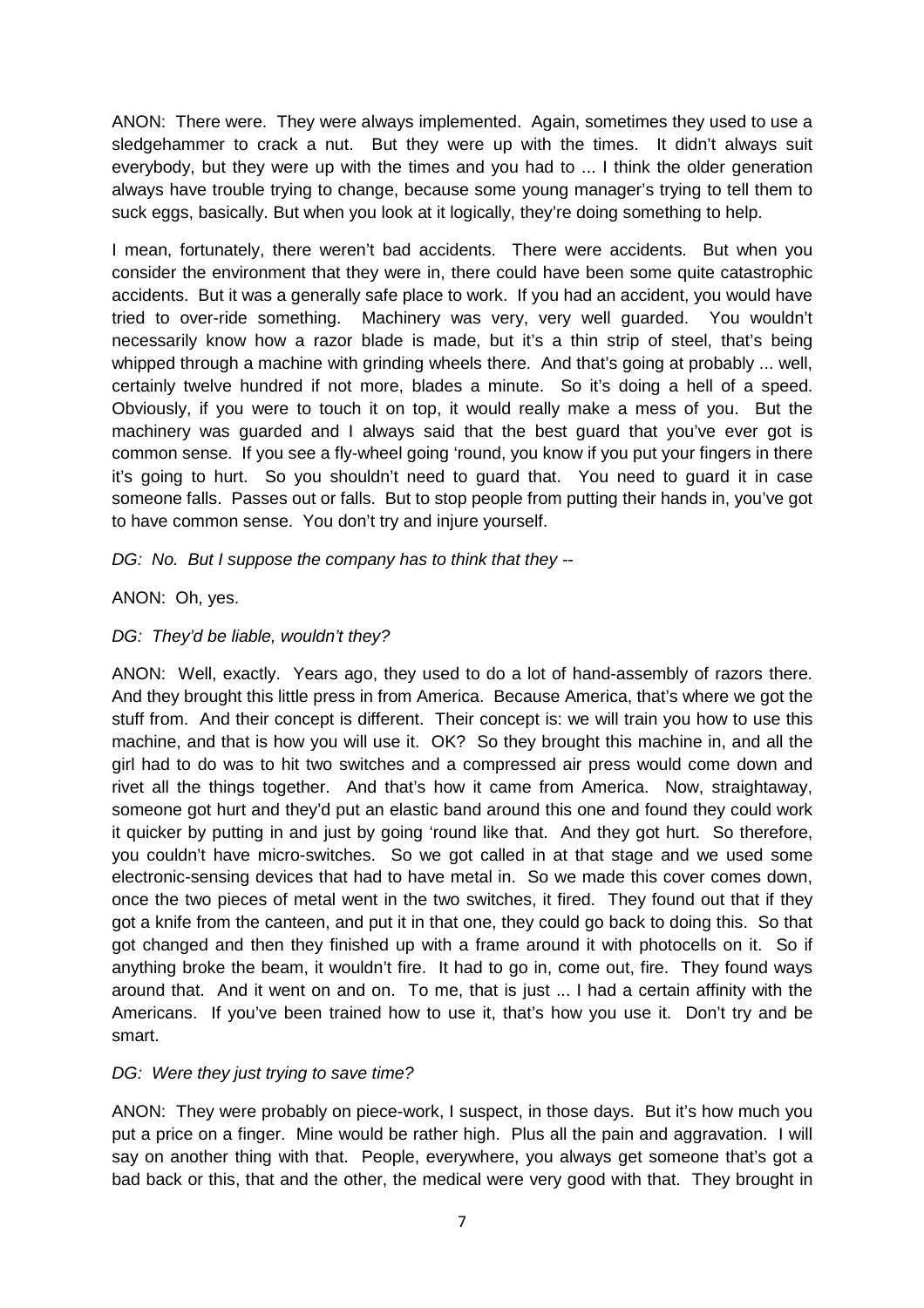physiotherapists and if you had a genuine, if you could prove you had a genuine illness or a long-term injury, then they used to do their level best to get you right. They also used to know who the malingerers were. If you were off for three days self-certificated, wasn't it I think, you didn't have to have a doctor's certificate --

## DG: Yeah, for a certain amount of time.

ANON: Well, after a week, you used to have to have a doctor's certificate. And when you returned to work, you had to go to the medical. And you had to explain what had gone on. There was still people that could work the system, but then I'm sure that's the same the world over. I don't know if it's of any interest to you at all, I believe it's still there, there's a wonderful picture in Tesco's at Osterley and it shows Syon Lane Station, at the change of a shift, because the site of which ... Tesco's is on, is the old United Biscuits' site. And there's this picture of Syon Lane Station and it's absolutely heaving with people. It's a sight that you'll never see in that area again, ever. When you think of all the big factories down there ... No one went by car, they went by bike or walked. It must have been quite a sight at the change of a shift, to see thousands of people.

# DG: Did Dave ask you if you had any memorabilia or pictures or anything?

### ANON: No, he didn't.

ANON: I wish I would have thought of that because there was a CD or DVD sent out about Gillette's because it went there in 1930 and it had a lot of pictures of the old place. I wouldn't even know where I would start to look.

### DG: Yeah, if you come across it.

# DG: If there's anything else you want to say about it ... Are you in touch with a lot of people you used to work with still?

ANON: I'm in touch with a couple, but I was probably in a slightly unique position in that I was in a department of one per shift, so I effectively worked on my own. I used to go out in the factory and I'd work there.

### DG: Was there a big social side?

ANON: There used to be. The company spent a lot of money and made a social centre within the factory, but personally, it was a big mistake. Because if you thought of going to a function, it was like going to work. Whereas if it had been in a building away from it, it would have been better. And it gradually got used less and less. It had four full-sized snooker tables in there, so it was quite big.

### DG: Was that to use on your break?

ANON: Yes. You could use it on your break. There was a theatre in there. The area could be used more economically for other things, so that was all finished and all converted over to offices in the end.

### DG: So what sort of years did they have the centre there then?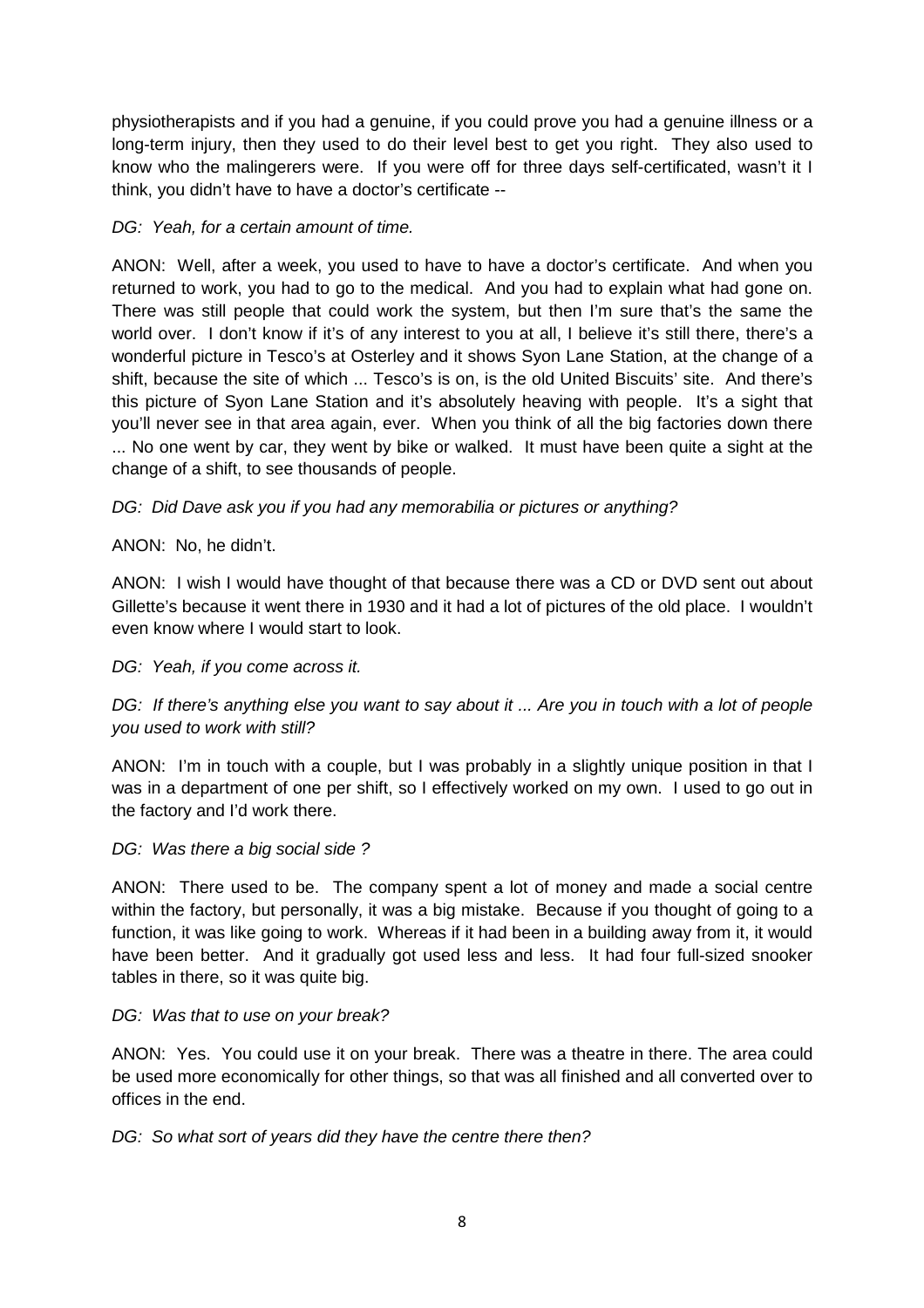ANON: Up to, I would have said ... probably from ... probably sort of, the 60s to about '95, something like that. So it was quite a big chunk, but of course it was such an enormous area that eventually it had to be used in a more profitable way.

### DG: So not a bad place?

ANON: Oh, no! My brother-in-law lives out in Australia, and he's worked for an insurance company all his life and he got up to quite a senior position, and we happened to be out there when there was noises going on about redundancy, and I took all my pension details out to him and I said would you have a look through, and see what you think? And he looked through it, and said "I don't know how they do it," he said, "this is a better pension than our directors get."

### DG: Really?

ANON: Yes. To be fair, it wasn't very long after that, that that scheme was closed, and a new scheme for new employees was opened up. Because when I first went there, we used to have to contribute one percent I think it was, of our salary and they matched it with two. But when I went back the second time, very shortly after I started back, they made it noncontributing because I had so much money in there. And we never paid into it, all that time. And what caused the change, was people were coming in, taking work at the age of fifty, a non-contributing pension scheme, and because they'd been taken on a bit later, they said all right, we've got to make you redundant. They made them redundant and then they got ... redundancy was full pension payment from when you were made redundant. So they were getting people who'd only been with the company four or five years, were going out with packages of many thousands of pounds. And someone said we can't do this.

### DG: No, no.

ANON: So that's what happened. They changed it to another scheme which obviously isn't quite as good.

# DG: I guess that's why they offer good packages. So people will stay there.

ANON: I would say there was very, very few people who left. Very few people left. It was. I was very fortunate. I went over at their expense to Boston, to the parent company. I went over twice ... three times all together. I went to Germany, all at their expense. You were put up in first-class hotels, and business flights, and to be honest, the financial package that you had was always more than generous. If you didn't go silly. I went out to Boston at one stage for two weeks and I asked my manager if my wife could come out the middle weekend on my expense, and he said yeah, fine. The hotel room you've got has a queen bed, so there's no problem with her stopping there. Take her out for a meal ... So you know, I can't knock them. I did all right with them.

### DG: That's good.

ANON: I've never been ... I suppose it's one of the things that suits me about them. I've never had to be in a trade union. I'm not against trade unions, but some of the things that go on, from what we are shown by the television, I don't always feel that there's justification, but that only tells you what they want you to know. It doesn't tell you the facts. And I suppose that's one of the things that I was all right ... I wasn't getting ... Because I'd been out in other